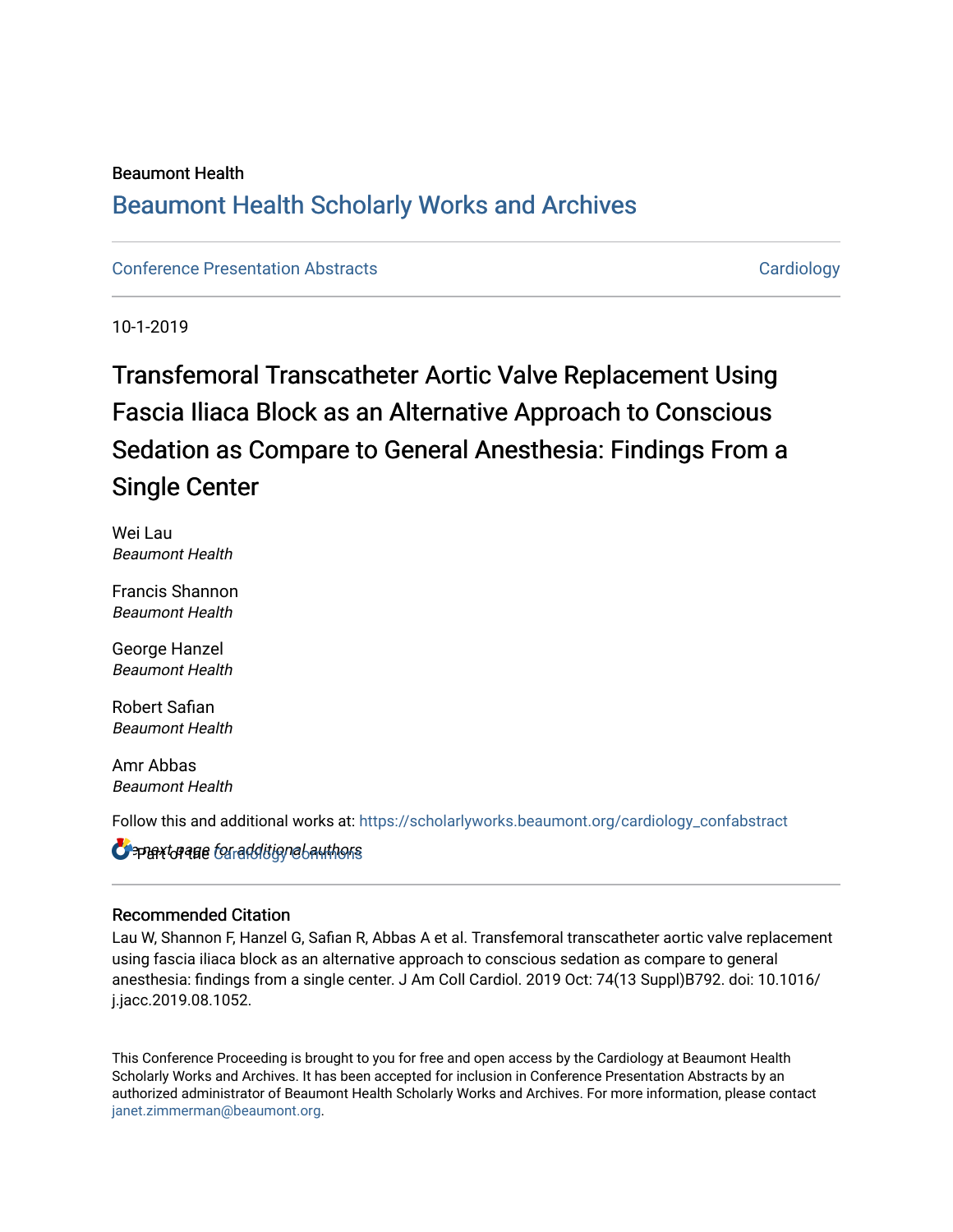### Authors

Wei Lau, Francis Shannon, George Hanzel, Robert Safian, Amr Abbas, Marc Sakwa, Steven Almany, Ivan Hanson, Nai-Wei Chen, and Randy Fayne